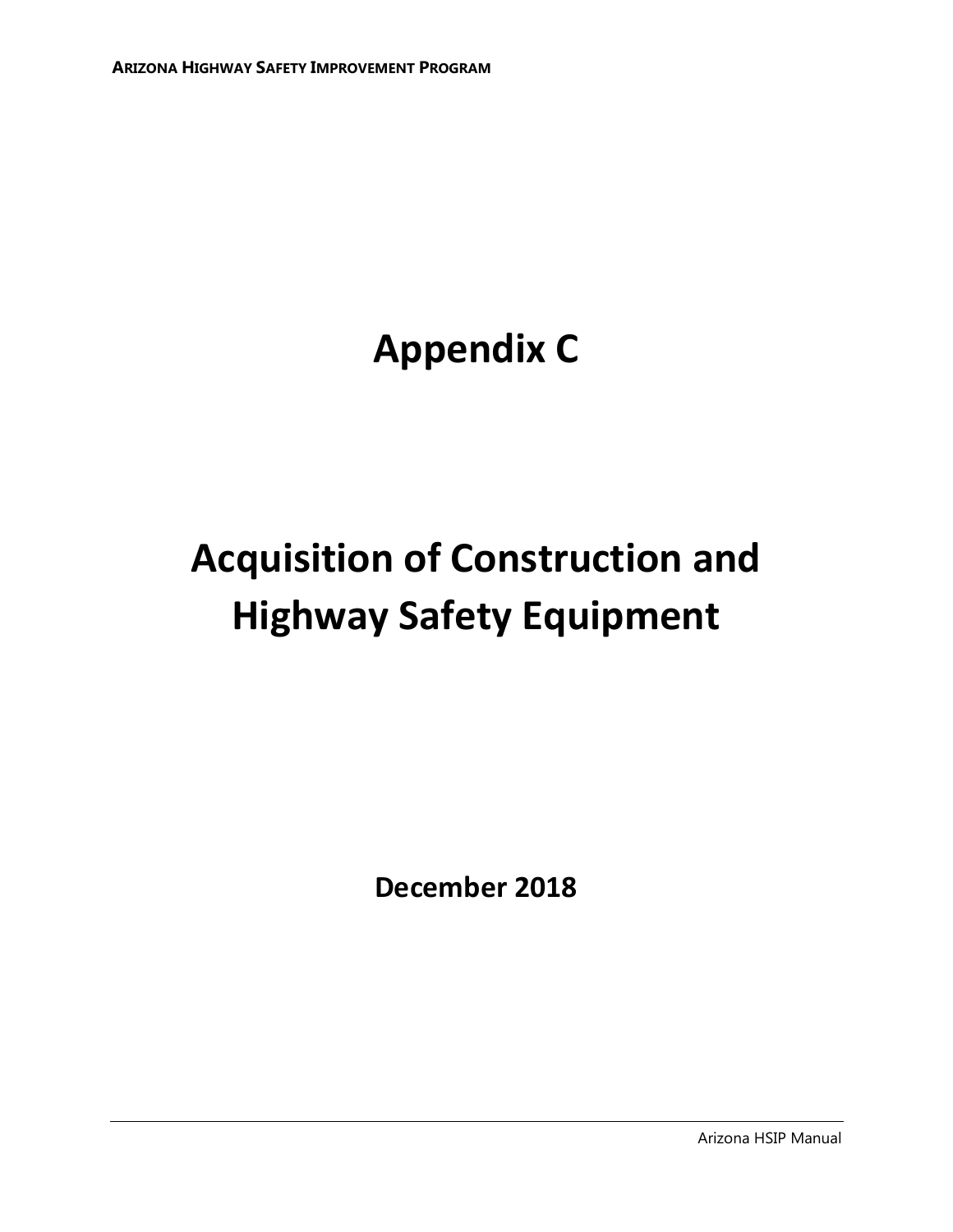*This page intentionally left blank*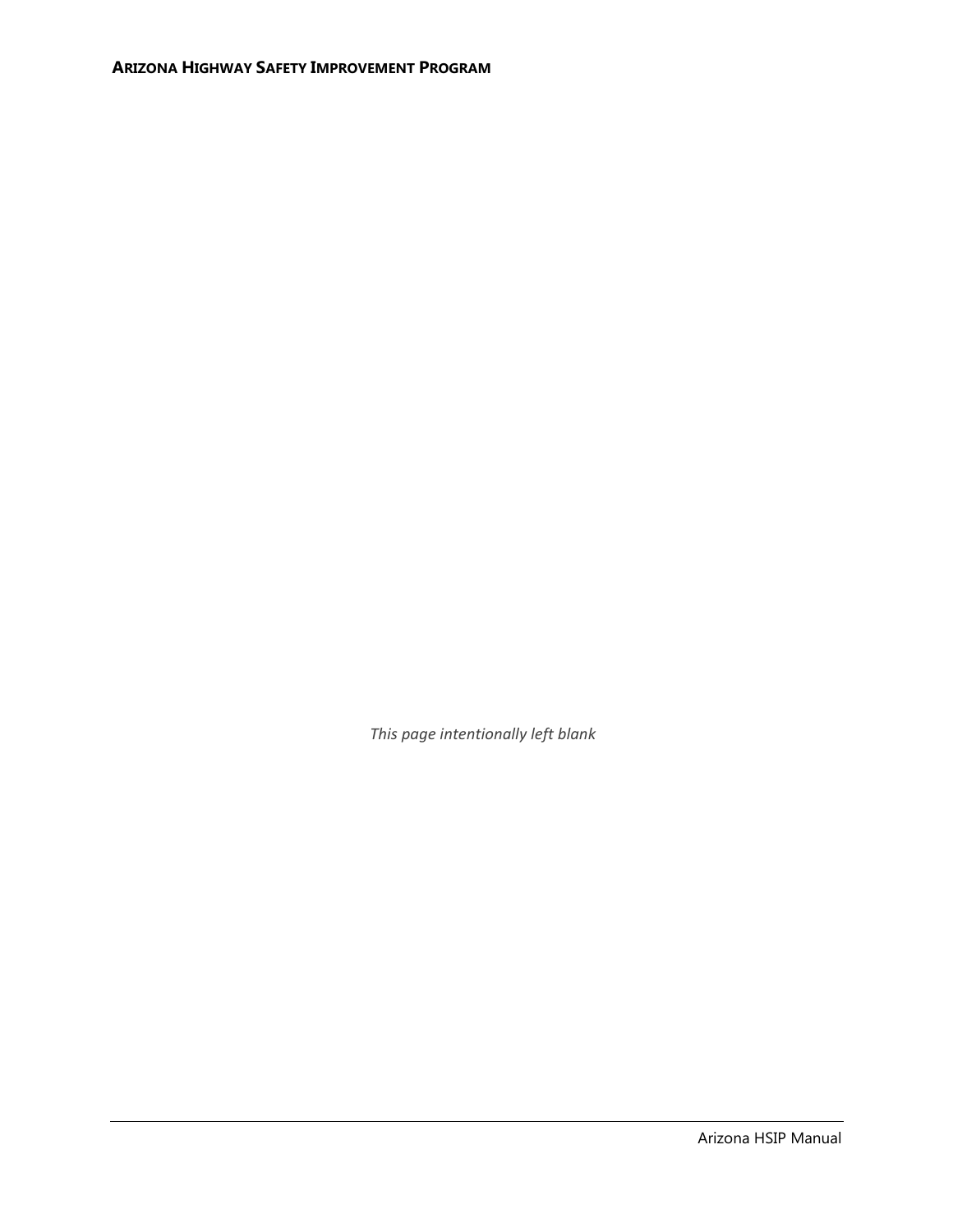### **ARIZONA HIGHWAY SAFETY IMPROVEMENT PROGRAM**

**1. Purpose**: The purpose of this appendix is to provide guidance to state and local agencies concerning the eligibility of construction and highway safety equipment acquisition costs as a participating direct charge to a single Federal‐aid (HSIP) project when certain conditions are met.

**2. Background:** On September 8, 2017 and further clarified by Memorandum on December 14, 2018, FHWA issued guidance regarding their policy for participation in costs associated with equipment acquisition based on the Uniform Administrative Requirements, Cost Principles and Audit Requirement for Federal Awards in 2 CRF Part 200. As outlined in the Memorandum, States are expected to continue to follow this general policy. However, the FHWA Division Administrator may approve the direct charge to an eligible Federal‐aid program funding source for the up‐front acquisition cost of equipment if a State's request for prior written consent [2 CFR 200.439(b)(1)] provides sufficient documentation supporting a Federal highway or transportation interest.

**3. Guidance:** As defined in 2 CFR 200.33, equipment means the tangible personal property (including information technology systems) having a useful life of more than 1 year and a per-unit acquisition cost that equals or exceeds the lesser of the capitalization level established by the non‐Federal entity for financial statement purposes, or \$5,000.00.

In certain circumstances, the Arizona FHWA Division Administrator may approve HSIP funding for the direct charge of equipment as a highway safety improvement project, provided the activity is consistent with the State Strategic Highway Safety Plan (SHSP) and: (i) corrects or improves a hazardous road location or feature: or (ii) addresses a highway safety problem [23 U.S.C. 148(a)(4)].

If a state or local agency requests to charge the full cost of equipment acquisitions as a direct charge to a single project rather than allocating the amortized acquisition costs over the useful life of the equipment, the agency must provide the Traffic Safety Section, who in turn will provide FHWA, with adequate assurances that there is a Federal highway or transportation interest in doing so. These assurances will include **(See Tab 15 of HSIP Application for template)**:

3.1 A certification that the equipment will be used on an authorized Federal-aid (HSIP) project within 3 months of receipt of equipment.

3.2 A certification that the equipment will be used for its intended purpose over the useful life of the equipment. The certification must include a discussion on the expected useful life of the equipment and the annual number and types of projects that will benefit from the use of this equipment.

3.3 A certification that the contracting agency purchasing the equipment has in place sound internal controls for documenting and monitoring the equipment's efficient use on eligible activities. The FHWA Division Administrator may require a report from the State documenting the use of the equipment as part of its monitoring program.

3.4 A certification that the equipment will be maintained and not lie idle for extended periods of time making it inefficient as a direct cost activity.

3.5 Documentation that adequate internal controls are in place and reasonable assurances that Federal‐aid (HSIP) funds are not participating in unallowable costs.